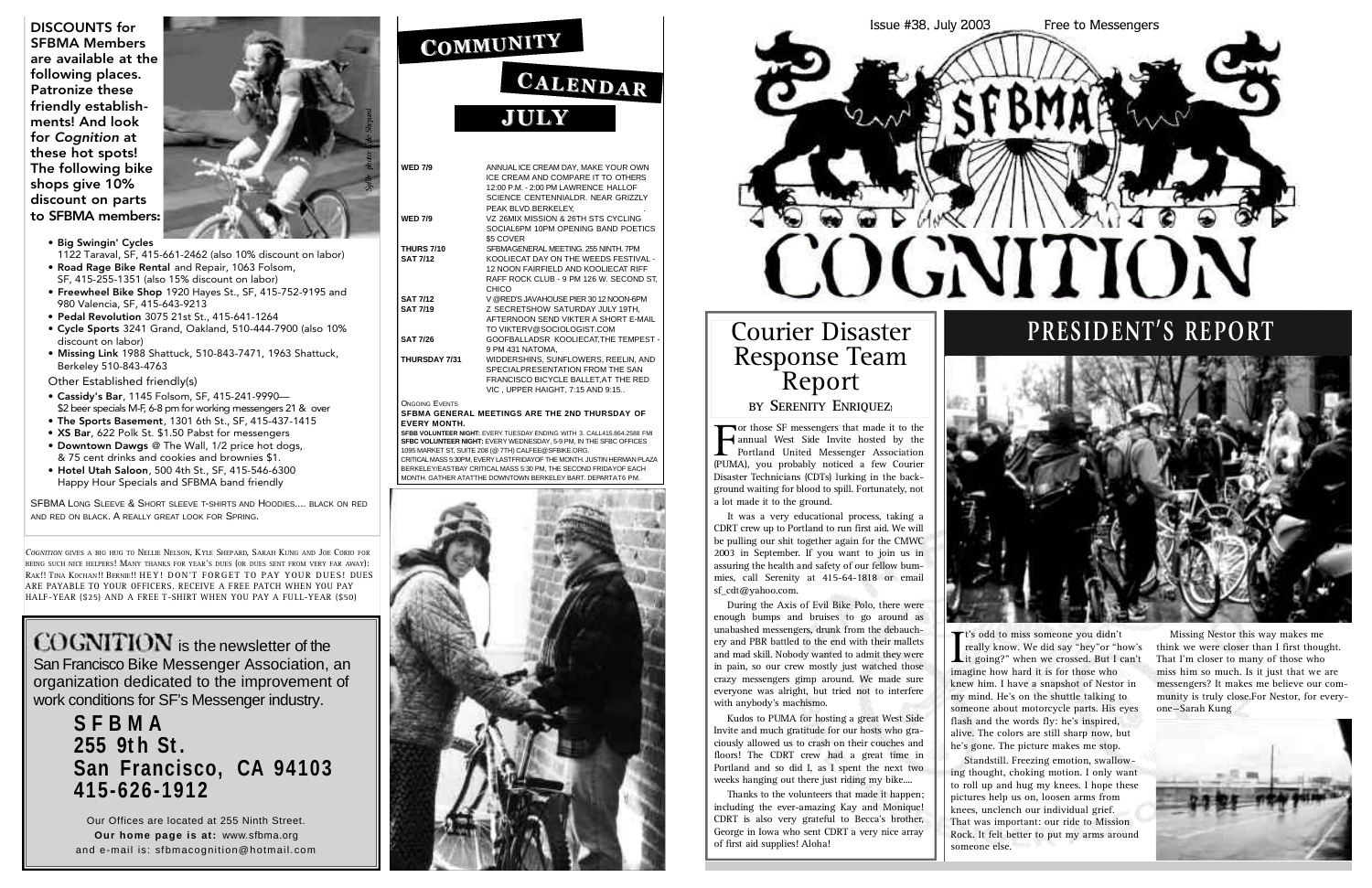**President:** Sarah Kung **Executive Director: Howard Williams Secretary:** David Monaghan **Treasurer:** Carey Dal**l Editor:** Sammy Shiraco **Copy Editor:** C. Nellie Nelson **Layout:** Donny Don Don **Masthead Logo:** Louie Seastres

### **ESTABLISHED 1990**

The San Francisco Bike Messenger Association was first started as a humorous, yet-in-yer-face, answer to the AMCS; if the owners could have a club, so could we.

### **WHO WE ARE**

We are you, if you are a current or former employee of the SF messenger industry. This includes walker, bicycle, moped, motorcycle, and driver messengers, as well as order-takers and dispatchers.

### **WHAT WE WANT**

We want what is well overdue: appropriate compensation for our efforts. This includes a livable wage, health insurance, sick pay, vacation pay, pension plan, equipment compensation, etc. You know, normal workers' rights.

### **HOW WE WILL GET IT**

We will get it by becoming one unified force,and standing up to the entire industry with our demands. In the past, we have proven that we can stick together to help each other out by holding countless benefits, hosting the best Cycle Messenger World Championships of all time, coming together to pay tribute to fallen comrades, holding toy drives for needy kids,the annual Russian River Ride and even things as simple as creating our own underground social scene each and every day of the week. Now that we have a working agreement with the most powerful union in the Bay Area, the International Longshore and Warehouse Union, we have the experienced backing to stand up in our industry and achieve our goals.

### **WHAT YOU CAN DO**

Volunteer for the SFBMA. You can leave a recording that 415-626-1912. Dues are \$5 each month/or \$50 a year and may be paid to Sarah, Howard, Dave and Carey.

Attend as many events as you can without becoming obnoxious as starlings.

### **SUPER SQUASH SOUP**

**ANY SQUASH WILL DO. SERVES 5 CUPS** 

**SAUTEE ONIONS, GARLIC, SALT, AND BUTTER UNTIL CARAMELIZED. ADD SQUASH CHUNKS AND WATER. SIMMER 40 MINUTES OR UNTIL SQUASH IS SOFT. BLEND, RUN THROUGH SIEVE OR WHISK UNTIL SMOOTH, ADD MORE WATER IF TOO THICK. READY TO EAT OR CHILL FOR ZESTY SUMMER DRINK (SPRIG OF PARSLEY AND BASIL CAN BE ADDED FOR A KICK!).**

### **HOMES' BREAD**

**31/2 CUPS FLOUR \***

- **1 2/3 CUP WATER, COLD**
- **1 TEASPOON SALT**
- **1 TABLESPOON YEAST, DRY**
- **1 TABLESPOON HONEY**
- **1/2 CUP OF BEER (WHATEVER FLAVOR)**

**HEAT 3 1/2 CUPS OF FLOUR FOR 8º MINUTES IN THE OVEN @ 200 DEGREES. MEANWHILE, MIX WATER, SALT, DRY YEAST AND HONEY IN A BOWL. THEN GET THAT HOT FLOUR AND STIR IT IN THE WATER MIX WITH A FAST HAND. IT SHOULD BE STICKY AND GOOEY. IF NOT GOOEY ENOUGH, ADD MORE WATER. STIR IT AROUND AS LONG AS YOU WANT. ADD THE BEER. MIX TIL MIXED.**

|             | 4 SOUASH, CUT IN 1-2" CHUNKS |
|-------------|------------------------------|
| WHAT        | 2 MEDIUM YELLOW ONIONS       |
|             | <b>4 CLOVES GARLIC</b>       |
| YOU         | 3/4 TEASPOON SALT            |
|             | <b>3 TABLESPOONS BUTTER</b>  |
| <b>NEED</b> | <b>4 CUPS BOILING WATER</b>  |
|             | 1/2 CUP CREAM OF MILK        |
|             | 1/2 CUP OF BEER              |
|             |                              |

**THEN, COVER IT, PUT IT IN A COOL PLACE, GO AWAY AND IGNORE IT. GO TO WORK, TAKE A WALK, GO TO SLEEP, WHAT-EVER. IF YOU HAPPEN TO PASS IT DURING THE DAY, POUND IT AROUND A LITTLE WITH A WET SPOON. IF YOU ARE GOING TO IGNORE IT FOR MORE THAN 8 HOURS, PUT IT IN THE REFRIGERA-TOR. IF YOU ARE IN A HURRY, IGNORE THE IGNORING PART AND PROCEED TO THE**

**NEXT STEP. PREHEAT OVEN TO 350 DEGREES. POUND YOUR STICKY DOUGH AROUND WITH A WET SPOON TO POP ALL THE BUBBLES, THEN DROP IT INTO A WELL OILED BREAD PAN. LET THE DOUGH RISE IN A WARM SPOT FOR 10 MINUTES. IF IT WAS KEPT IN THE REFRIGERATOR, LET IT SIT A LITTLE LONGER. PUT THE BREAD IN THE OVEN AND BAKE FOR 50 MINUTES.**



| WHAT        |
|-------------|
| YOU         |
| NEED        |
|             |
| <b>WHAT</b> |



**TO**

**DO**

*Ride and Remember* 

2



# *Nestor's Memorial Ride Nestor's Memorial Ride*







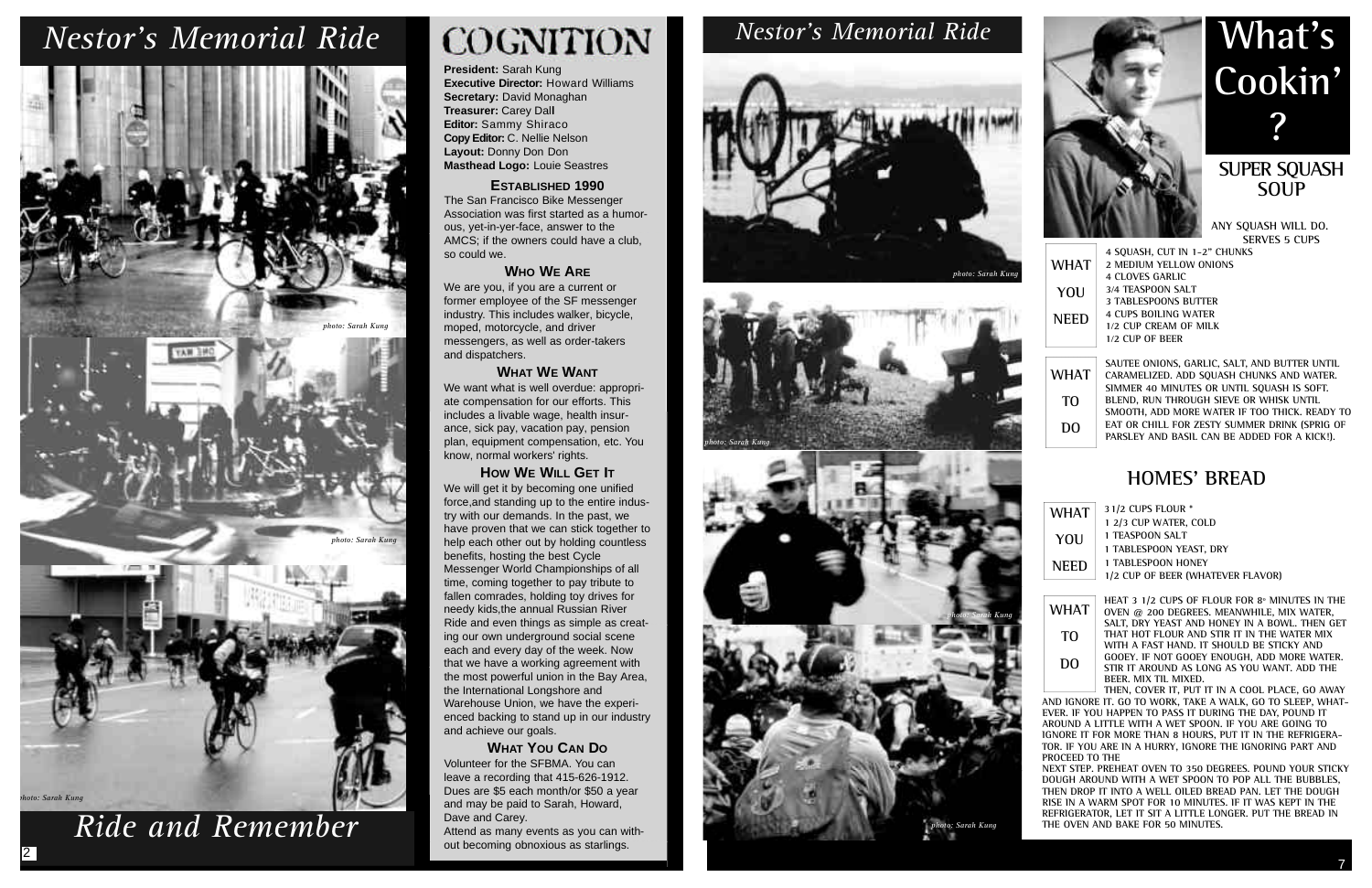# **POP QUIZ!! ANSWERS FROM ISSUE #37**



### **MAY '03 POP Q U I Z ! ! # 1**

**DOES THIS MAN LOOK FAMILIAR? CAN YOU GUESS WHO'S DAD THIS IS AND WHAT RACE HE WILL CYCLE IN THIS SUMMER?**

> **JUNE '03 POP QUIZ!!#1 WHO'S KID IS THIS? ANSWER IN THE NEXT COGNITION.**



**ANSWER: THIS MAN IS KYLE'S DAD! HE WILL RACE IN THE PARIS BREST PARIS AND MAY VERY WELL WIN.**

**MAY '03 POP QUIZ!! #2 THIS GUY SOMETIMES FOLLOWS THE GULL? WHY WOULD HE DO THAT?** 

**JUNE '03 POP QUIZ!!#1 JOHN HAS BEEN VERY HELPFUL OVER THE YEARS. WHAT CMWC AWARD DID HE AND WHICH BMA WIN A FEW YEARS BACK?** 

**ANSWER: BECAUSE HE ENJOYS THE SFBMA'S**

**ANSWER IN THE NEXT COGNITION.**



# **! NEW POP Q UIZ!!**

UBIO·UI·TOUS /vü-'bi-kw&-t&s/ Adjective 1. existing or being everywhere at the same time: constantly encountered: widespread. The ubiquitous Howard is delightfully friendly.

> **(12 YRS. AND COUNTING) 49 MILE SOCIAL RIDE! THE GULL ICON IS ON THE 49 MILE RIDE SIGNS, WHICH ARE FOUND ALONG THE ROUTE THROUGHOUT SF. IT IS A LOVELY RIDE!**

Inspired by "The Pedaller's A-Z" on www.bikereader.com <http://www.bikereader.com/>, used with permission of *Bike Reader's* Scott Munn. Thanks, Scott!

BOBBLE. /Bob-ål/ Noun. 1. A small round ball of soft material used as decoration commonly seen on baskets and such. BOBBLY Adjective. That bobbly outfit won't be comfortable to ride in..

> while know that riding like a fool brings about bad results. Doing things that could cause others to be injured is wrong and unprofessional and only leads to disrespect of all couriers in the city.

JACK HOLE /Jak 'hol/ Noun: 1. A contemptuous term used in traffic or wherever it is necessitated. Origin: Streets of SF. Asshole, jackass combined. 2. A Bunny Rabbit's Home.

> **Have a question for Dr. Crank, our allknowing advice messenger? Send it** along to *Cognition*.

### **Messenger Dictionary!**

T*h e G u i n n e s s Book of Wo r l d R e c o r d s* TRIVIA!

LONGEST Bicycle **The longest bicycl ever built without a third stabilizing wheel is 25.88 m (84 ft 11 in) long, built by Super Tandem Club Ceparana of Italy. Forty club members cycled a distance of 112.2 m (368 ft) at Ceparana** 

### **FASTEST BICYCLE SPEED**

**The highest speed ever achieved on a bicycle is 268.831 km/h (167.043** mph), by Fred **Rompelberg** (The **Netherlands) at Bonneville Salt Flats, Utah, USA, on October 3, 1995. His record attemp** was greatly assiste by the slipstream from his lead vehi**cle. Fred has been** cycling profession **ally for nearly 30 years** and during that time has held 11 world records

**Q: Dr Crank, what should be done about a**



The Lewd, Straggler, E-ZeeTiger and the Grasshoppers played for the<br>SFBMA at a benefit on Saturday, June 28th at the El Rio. The dona-<br>tions collected in memory of Nestor went to the Bones' fund for<br>injured messengers. The The Lewd, Straggler, E-ZeeTiger and the Grasshoppers played for the SFBMA at a benefit on Saturday, June 28th at the El Rio. The donainjured messengers. The crowd seemed very happy to be there. The weather was excellent and the

There are many maneuvers that a bike courier may make during a day of work that may look dangerous to a non messenger or bike rider that really are not and can be pulled off safely without endangering anyone, but blindly entering

intersections and bombing the wrong way down one way streets at high speed does not fall into this category and is just stupid and careless and selfish. If there is a messenger out there

will be more fun shows like this in the future. *photo: s. s Nellie news are the set of the set of the set of the set of the set of the set of the set of the set of the set of the set of the set of the set of the set of the set of the set of the set of the set of* 

### **FACT OR FICTION?** COOL look not so cool

ignoring the advise of his other fellow messengers to stop riding like a fool, then said individual should be fired. Or maybe someone should put a u-lock around this person's bike until he or she gets the point that riding like an idiot hurts us all.

> Now get hot rookie, Dr Crank

**S F B M A BA N D S K I C K**

**ASS** 

**by Sammy Shiraco**

bands were great. My favorites were Straggler and E-ZeeTiger. E-ZeeTiger, Anthony Petrovic's one man band is a thrill to listen to as well as watch. Arms and legs, singer/ songwriter, drums, guitar, mixology and more all pumping out of one guy. It sounded garagey, swampy, punk and not at all like Yanni. I was sorry when he ended, lucky for all of us the guy likes to play out. He also has a recent release (yes, it's called "Hey Kids I'm a one Man Band" put out by 360º stereo abuse recordings) and rumors about say that another is on its way.

Straggler made me feel like I wanted to slam dance. Unfortunately, due to



A recent study released by the *American Orthopaedic Scientific and Review* warns of the danger of bicycle riding with a bike lock in the back pocket. According to the Board, " We have seen many tragic injuries that could have been avoided." Additional back, hip and other serious traumas occurred as a result of the accident victims carrying a lock in the back pocket. Crushed bones and herniated disks were at the top of the list. Studies indicated injuries exasperated by the forceful blow of the lock. The panel concludes with a strong recommendation to "not wear bike locks and keep them out of pockets."

*Steve photo: Kyle Shepard*

# Presenting Dr. Crank, the Advice Messenger!

*E-ZeeTiger photo: s. shiraco*



*photo: s. s*



*SFBMA celebrants photo: s.s*

*band enthusiasts photo: s. s*